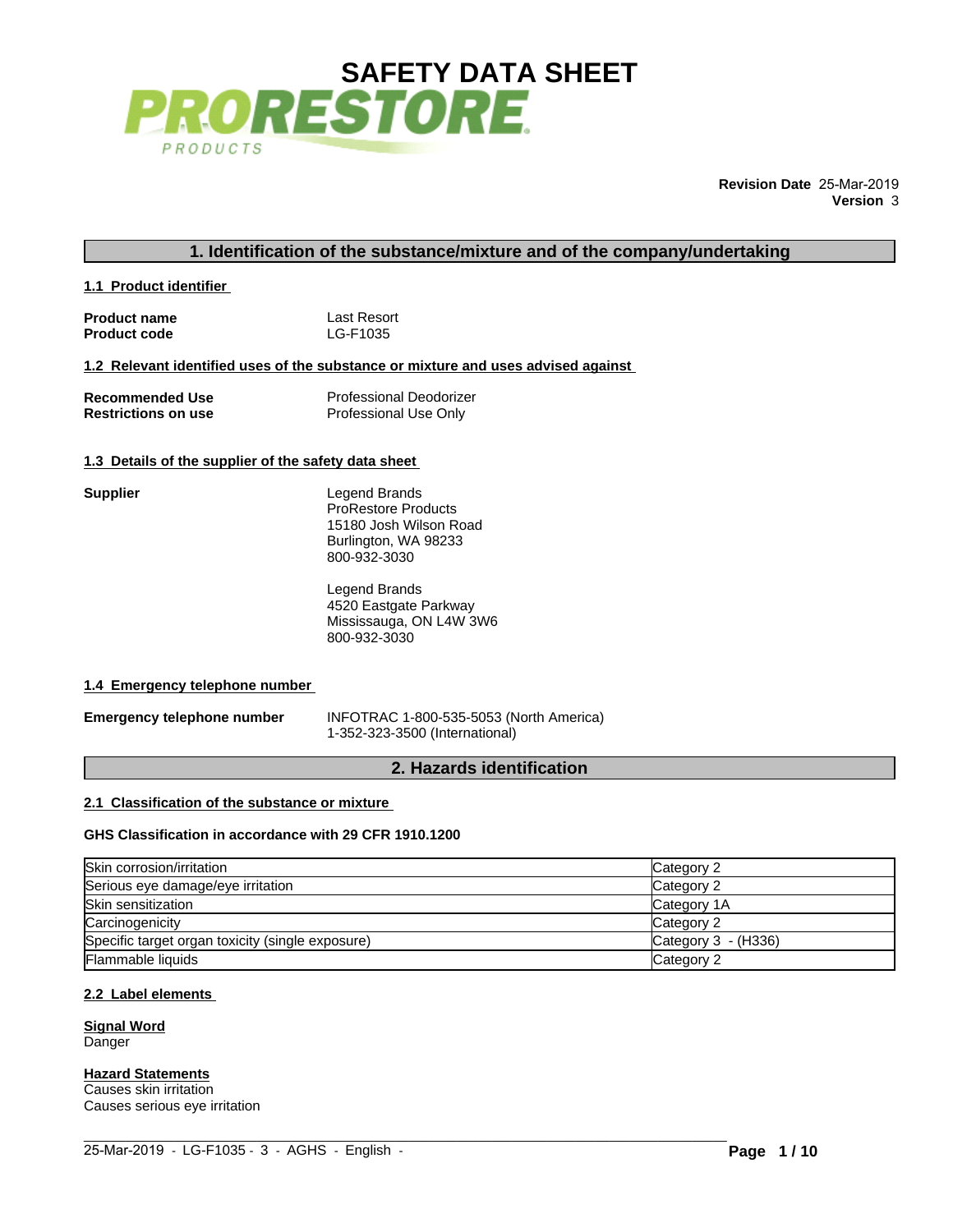May cause an allergic skin reaction Suspected of causing cancer May cause drowsiness or dizziness Highly flammable liquid and vapor



# **Precautionary Statements - Prevention**

Obtain special instructions before use Do not handle until all safety precautions have been read and understood Wear protective gloves/protective clothing/eye protection/face protection Wash face, hands and any exposed skin thoroughly after handling Avoid breathing dust/fume/gas/mist/vapors/spray Contaminated work clothing should not be allowed out of the workplace Use only outdoors or in a well-ventilated area Keep away from heat/sparks/open flames/hot surfaces. - No smoking Keep container tightly closed Ground/Bond container and receiving equipment Use explosion-proof electrical/ventilating/lighting/equipment Use only non-sparking tools Take precautionary measures against static discharge Keep cool

## **Precautionary Statements - Response**

If exposed or concerned: Get medical advice/attention IF IN EYES: Rinse cautiously with water for several minutes. Remove contact lenses, if present and easy to do. Continue rinsing If eye irritation persists: Get medical advice/attention If skin irritation or rash occurs: Get medical advice/attention IF ON SKIN (or hair): Take off immediately all contaminated clothing. Rinse skin with water/ shower Wash contaminated clothing before reuse IF INHALED: Remove person to fresh air and keep comfortable for breathing In case of fire: Use CO2, dry chemical, or foam to extinguish

 $\_$  ,  $\_$  ,  $\_$  ,  $\_$  ,  $\_$  ,  $\_$  ,  $\_$  ,  $\_$  ,  $\_$  ,  $\_$  ,  $\_$  ,  $\_$  ,  $\_$  ,  $\_$  ,  $\_$  ,  $\_$  ,  $\_$  ,  $\_$  ,  $\_$  ,  $\_$  ,  $\_$  ,  $\_$  ,  $\_$  ,  $\_$  ,  $\_$  ,  $\_$  ,  $\_$  ,  $\_$  ,  $\_$  ,  $\_$  ,  $\_$  ,  $\_$  ,  $\_$  ,  $\_$  ,  $\_$  ,  $\_$  ,  $\_$  ,

# **Precautionary Statements - Storage**

Store locked up Store in a well-ventilated place. Keep container tightly closed

## **Precautionary Statements - Disposal**

Dispose of contents/container to an approved waste disposal plant

# **2.3. Other Hazards Hazards not otherwise classified (HNOC)**

Not Applicable

# **2.4 Other information**

Not Applicable

**Unknown Acute Toxicity**  $\lt$  1% of the mixture consists of ingredient(s) of unknown toxicity **3. Composition/Information on Ingredients**<br> **3. Composition/Information on Ingredients** 

## **Substance**

**Mixture** 

 $\_$  , and the set of the set of the set of the set of the set of the set of the set of the set of the set of the set of the set of the set of the set of the set of the set of the set of the set of the set of the set of th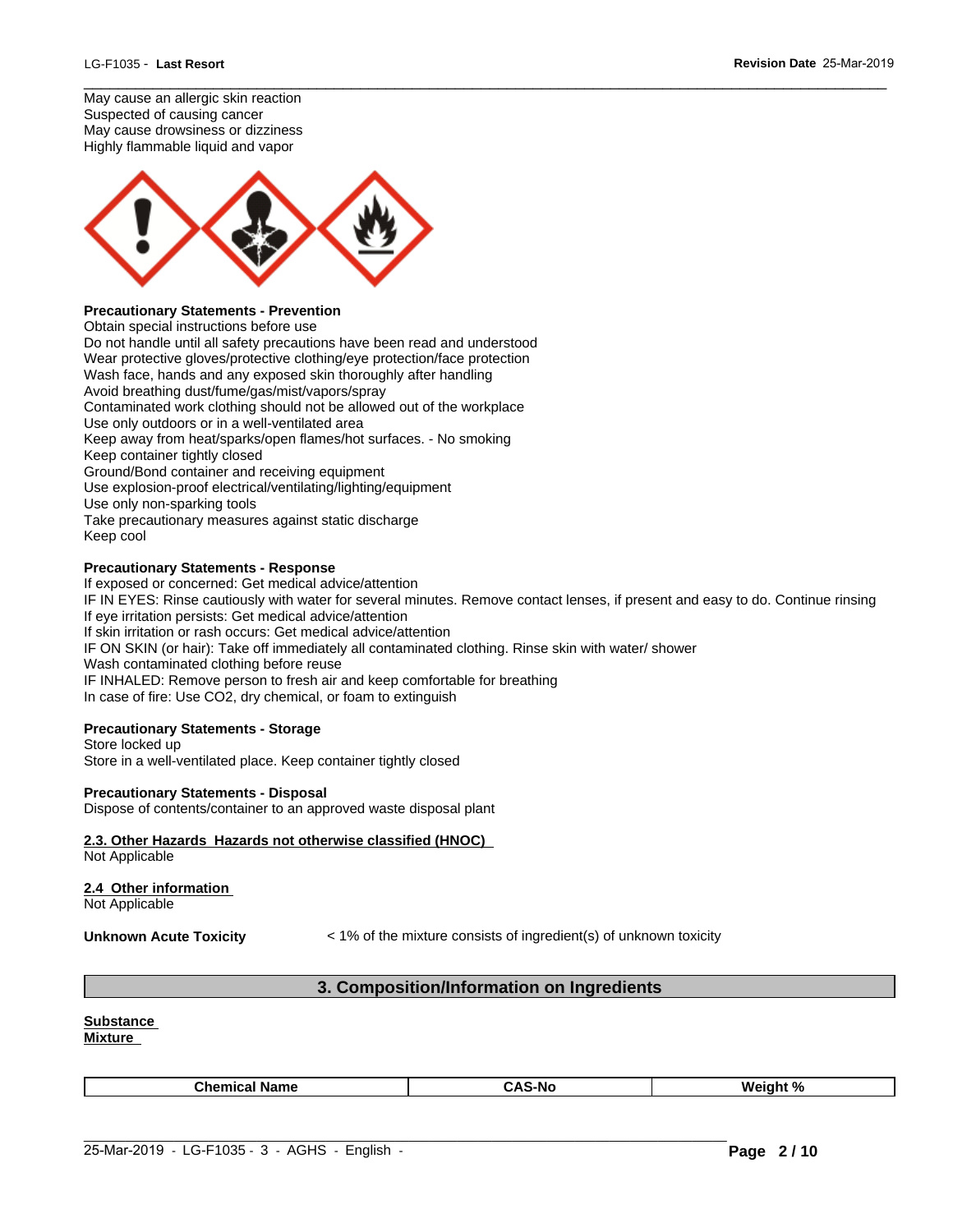| 4.1 Description of first-aid measures |                                                                                          |           |
|---------------------------------------|------------------------------------------------------------------------------------------|-----------|
|                                       | 4. First aid measures                                                                    |           |
|                                       | The exact percentage (concentration) of composition has been withheld as a trade secret. |           |
| Acetaldehyde                          | 75-07-0-LB                                                                               | < 1       |
| <b>ORANGE OIL</b>                     |                                                                                          |           |
| TERPENES AND TERPENOIDS, SWEET        | 68647-72-3-LB                                                                            | $<$ 1     |
| 3,5,5-Trimethylhexanal                | 5435-64-3-LB                                                                             | $1 - 5$   |
| Vanillin                              | 121-33-5-LB                                                                              | $1 - 5$   |
| alpha-terpineol                       | 98-55-5-LB                                                                               | $1 - 5$   |
| AMYL ACETATE                          | 628-63-7-LB                                                                              | $1 - 5$   |
| Benzene, 1-1'-oxybis-                 | 101-84-8-LB                                                                              | $1 - 5$   |
| <b>BENZYL BENZOATE</b>                | 120-51-4                                                                                 | $1 - 5$   |
| Diethyl Phthalate                     | 84-66-2-LB                                                                               | $5 - 10$  |
| Pine Oil                              | 8002-09-3-LB                                                                             | $5 - 10$  |
| Isopropyl alcohol                     | 67-63-0                                                                                  | $50 - 60$ |

# **4.1 Description of first-aid measures**

| <b>General advice</b>                                                                                               | Show this safety data sheet to the doctor in attendance. When symptoms persist or in all<br>cases of doubt seek medical advice.                                                                                                        |  |  |  |  |
|---------------------------------------------------------------------------------------------------------------------|----------------------------------------------------------------------------------------------------------------------------------------------------------------------------------------------------------------------------------------|--|--|--|--|
| Eye contact                                                                                                         | Remove contact lenses, if present. Rinse immediately with plenty of water, also under the                                                                                                                                              |  |  |  |  |
|                                                                                                                     | eyelids, for at least 15 minutes. Call a physician if irritation develops or persists.                                                                                                                                                 |  |  |  |  |
| <b>Skin contact</b>                                                                                                 | Wash off immediately with soap and plenty of water. Remove all contaminated clothes and<br>shoes. Use a mild soap if available. Call a physician if irritation develops or persists. If skin<br>irritation persists, call a physician. |  |  |  |  |
| <b>Inhalation</b>                                                                                                   | Immediate medical attention is required. Move to fresh air. If not breathing, give artificial<br>respiration.                                                                                                                          |  |  |  |  |
| Ingestion                                                                                                           | Gently wipe or rinse the inside of the mouth with water. Give small amounts of water to<br>drink. Never give anything by mouth to an unconscious person. Get medical attention<br>immediately.                                         |  |  |  |  |
| 4.2 Most important symptoms and effects, both acute and delayed                                                     |                                                                                                                                                                                                                                        |  |  |  |  |
| <b>Symptoms</b>                                                                                                     | See Section 2.2, Label Elements and/or Section 11, Toxicological effects.                                                                                                                                                              |  |  |  |  |
|                                                                                                                     | 4.3 Indication of any immediate medical attention and special treatment needed                                                                                                                                                         |  |  |  |  |
| Treat symptomatically.<br>Notes to physician                                                                        |                                                                                                                                                                                                                                        |  |  |  |  |
|                                                                                                                     | 5. Fire-Fighting Measures                                                                                                                                                                                                              |  |  |  |  |
| 5.1 Extinguishing media                                                                                             |                                                                                                                                                                                                                                        |  |  |  |  |
| Suitable extinguishing media<br>Water spray. Carbon dioxide (CO <sub>2</sub> ). Dry powder. Alcohol-resistant foam. |                                                                                                                                                                                                                                        |  |  |  |  |
| <b>Small Fires</b>                                                                                                  | Dry chemical or CO <sub>2</sub> .                                                                                                                                                                                                      |  |  |  |  |
| <b>Large Fires</b>                                                                                                  | Alcohol type or all purpose foam.                                                                                                                                                                                                      |  |  |  |  |
| <b>Unsuitable Extinguishing Media</b>                                                                               | High volume water jet.                                                                                                                                                                                                                 |  |  |  |  |
|                                                                                                                     |                                                                                                                                                                                                                                        |  |  |  |  |

# **5.2 Special hazards arising from the substance or mixture**

# **Special Hazard**

Immediately place absorbent material in a sealed water-filled metal container to avoid spontaneous combustion of absorbent material contaminated with this product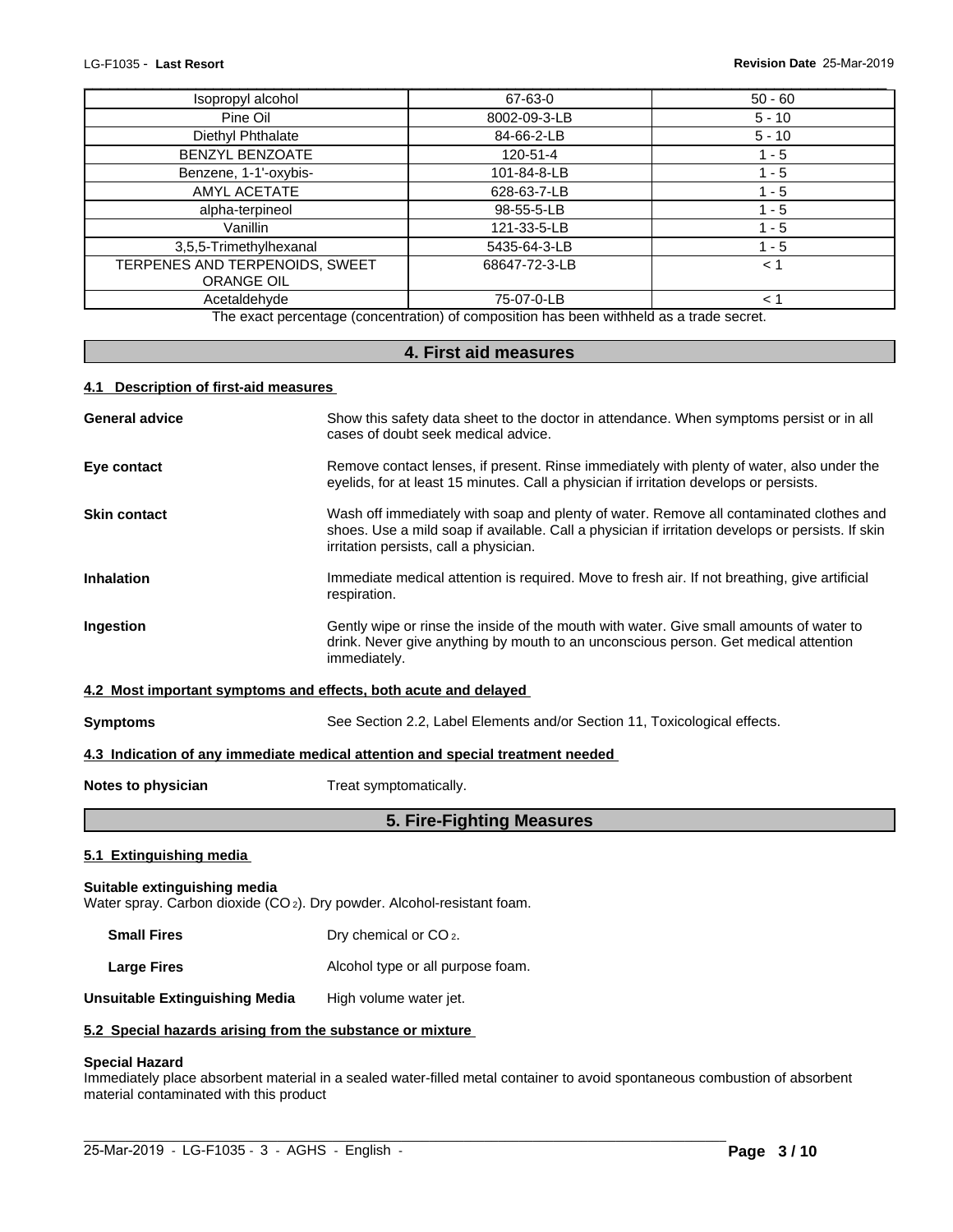## **Hazardous Combustion Products** Carbon monoxide. Carbon dioxide (CO 2).

## **Explosion Data**

# **Sensitivity to Mechanical Impact** None. **Sensitivity to Static Discharge** May be ignited by friction, heat, sparks or flames.

## **5.3 Advice for firefighters**

As in any fire, wear self-contained breathing apparatus pressure-demand, MSHA/NIOSH (approved or equivalent) and full protective gear. **Example 10.4 Accord Bending Constrainers (CO2).**<br>
For ignited by friction, heat, sparks or flames.<br>
Accidental Release Measures<br> **6. Accidental Release Measures**<br> **16. Accidental Release Measures**<br>
All sources of ignition

 $\_$  ,  $\_$  ,  $\_$  ,  $\_$  ,  $\_$  ,  $\_$  ,  $\_$  ,  $\_$  ,  $\_$  ,  $\_$  ,  $\_$  ,  $\_$  ,  $\_$  ,  $\_$  ,  $\_$  ,  $\_$  ,  $\_$  ,  $\_$  ,  $\_$  ,  $\_$  ,  $\_$  ,  $\_$  ,  $\_$  ,  $\_$  ,  $\_$  ,  $\_$  ,  $\_$  ,  $\_$  ,  $\_$  ,  $\_$  ,  $\_$  ,  $\_$  ,  $\_$  ,  $\_$  ,  $\_$  ,  $\_$  ,  $\_$  ,

# **6.1 Personal precautions, protective equipment and emergency procedures**

Use personal protective equipment. Remove all sources of ignition. Ensure adequate ventilation, especially in confined areas. Avoid contact with skin, eyes and clothing. Do not breathe vapors or spray mist.

## **6.2 Environmental precautions**

Prevent further leakage or spillage if safe to do so. Prevent product from entering drains. Do not allow material to contaminate ground water system. See Section 12 for additional Ecological information.

## **6.3 Methods and materials for containment and cleaning up**

|                                                                                 | 6.1 Personal precautions, protective equipment and emergency procedures                                                                                                                             |  |  |  |  |
|---------------------------------------------------------------------------------|-----------------------------------------------------------------------------------------------------------------------------------------------------------------------------------------------------|--|--|--|--|
|                                                                                 | Use personal protective equipment. Remove all sources of ignition. Ensure adequate ventilation, especially in o<br>Avoid contact with skin, eyes and clothing. Do not breathe vapors or spray mist. |  |  |  |  |
| 6.2 Environmental precautions                                                   |                                                                                                                                                                                                     |  |  |  |  |
|                                                                                 | Prevent further leakage or spillage if safe to do so. Prevent product from entering drains. Do not allow material<br>ground water system. See Section 12 for additional Ecological information.     |  |  |  |  |
| 6.3 Methods and materials for containment and cleaning up                       |                                                                                                                                                                                                     |  |  |  |  |
| <b>Methods for Containment</b>                                                  | Prevent further leakage or spillage if safe to do so.                                                                                                                                               |  |  |  |  |
| Methods for cleaning up<br>Pick up and transfer to properly labeled containers. |                                                                                                                                                                                                     |  |  |  |  |
|                                                                                 | 7. Handling and storage                                                                                                                                                                             |  |  |  |  |
| 7.1 Precautions for safe handling                                               |                                                                                                                                                                                                     |  |  |  |  |
| Advice on safe handling                                                         | Wear personal protective equipment. Avoid contact with skin, eves and                                                                                                                               |  |  |  |  |

## **7.1 Precautions for safe handling**

| Advice on safe handling                               | Wear personal protective equipment. Avoid contact with skin, eyes and clothing. Do not<br>breathe vapors or spray mist. Vapors may form explosive mixtures with air. Prevent the<br>creation of flammable or explosive concentrations of vapor in air and avoid vapor<br>concentration higher than the occupational exposure limits. Mixture may charge<br>electrostatically: always use earthing leads when transferring from one container to another.<br>Keep away from sources of ignition - No smoking.                                           |  |  |  |  |  |
|-------------------------------------------------------|--------------------------------------------------------------------------------------------------------------------------------------------------------------------------------------------------------------------------------------------------------------------------------------------------------------------------------------------------------------------------------------------------------------------------------------------------------------------------------------------------------------------------------------------------------|--|--|--|--|--|
| <b>Hygiene measures</b>                               | When using, do not eat, drink or smoke. Wash hands before breaks and at the end of<br>workday. Remove and wash contaminated clothing before re-use.                                                                                                                                                                                                                                                                                                                                                                                                    |  |  |  |  |  |
|                                                       | 7.2 Conditions for safe storage, including any incompatibilities                                                                                                                                                                                                                                                                                                                                                                                                                                                                                       |  |  |  |  |  |
| <b>Storage Conditions</b>                             | Use only in area provided with appropriate exhaust ventilation. Keep locked up or in an area<br>accessible only to qualified or authorized persons. Use only explosion-proof equipment. To<br>avoid ignition of vapors by static electricity discharge, all metal parts of the equipment must<br>be grounded. Electrical equipment should be protected to the appropriate standard. Store<br>between 41 and 77 °F (5 - 25° C) in a dry, well ventilated place away from sources of heat,<br>ignition and direct sunlight. Store in original container. |  |  |  |  |  |
| Strong oxidizing agents.<br><b>Materials to Avoid</b> |                                                                                                                                                                                                                                                                                                                                                                                                                                                                                                                                                        |  |  |  |  |  |
|                                                       | 8. Exposure controls/personal protection                                                                                                                                                                                                                                                                                                                                                                                                                                                                                                               |  |  |  |  |  |
| 8.1 Exposure Guidelines                               |                                                                                                                                                                                                                                                                                                                                                                                                                                                                                                                                                        |  |  |  |  |  |
| <b>ACGIH TLV</b><br><b>Chemical Name</b>              | <b>OSHA PEL</b><br><b>British Columbia</b><br><b>Ontario TWAEV</b><br>Alberta<br>Quebec                                                                                                                                                                                                                                                                                                                                                                                                                                                                |  |  |  |  |  |

# **8.1 Exposure Guidelines**

| Chemical Name     | <b>ACGIH TLV</b> | <b>OSHA PEL</b>            | <b>British Columbia</b> | Alberta           | Quebec                                                     | <b>Ontario TWAEV</b> |
|-------------------|------------------|----------------------------|-------------------------|-------------------|------------------------------------------------------------|----------------------|
| Isopropyl alcohol | STEL: 400 ppm    | TWA: 400 ppm               | TWA: 200 ppm            | TWA: 200 ppm      | TWA: 400 ppm                                               | TWA: 200 ppm         |
| 67-63-0           | TWA: 200 ppm     | TWA: 980 mg/m <sup>3</sup> | STEL: 400 ppm           | TWA: 492 mg/m $3$ | TWA: 985 mg/m $3$                                          | STEL: 400 ppm        |
|                   |                  |                            |                         | STEL: 400 ppm     | STEL: 500 ppm                                              |                      |
|                   |                  |                            |                         |                   | STEL: 984 mg/m <sup>3</sup>   STEL: 1230 mg/m <sup>3</sup> |                      |

 $\_$  , and the set of the set of the set of the set of the set of the set of the set of the set of the set of the set of the set of the set of the set of the set of the set of the set of the set of the set of the set of th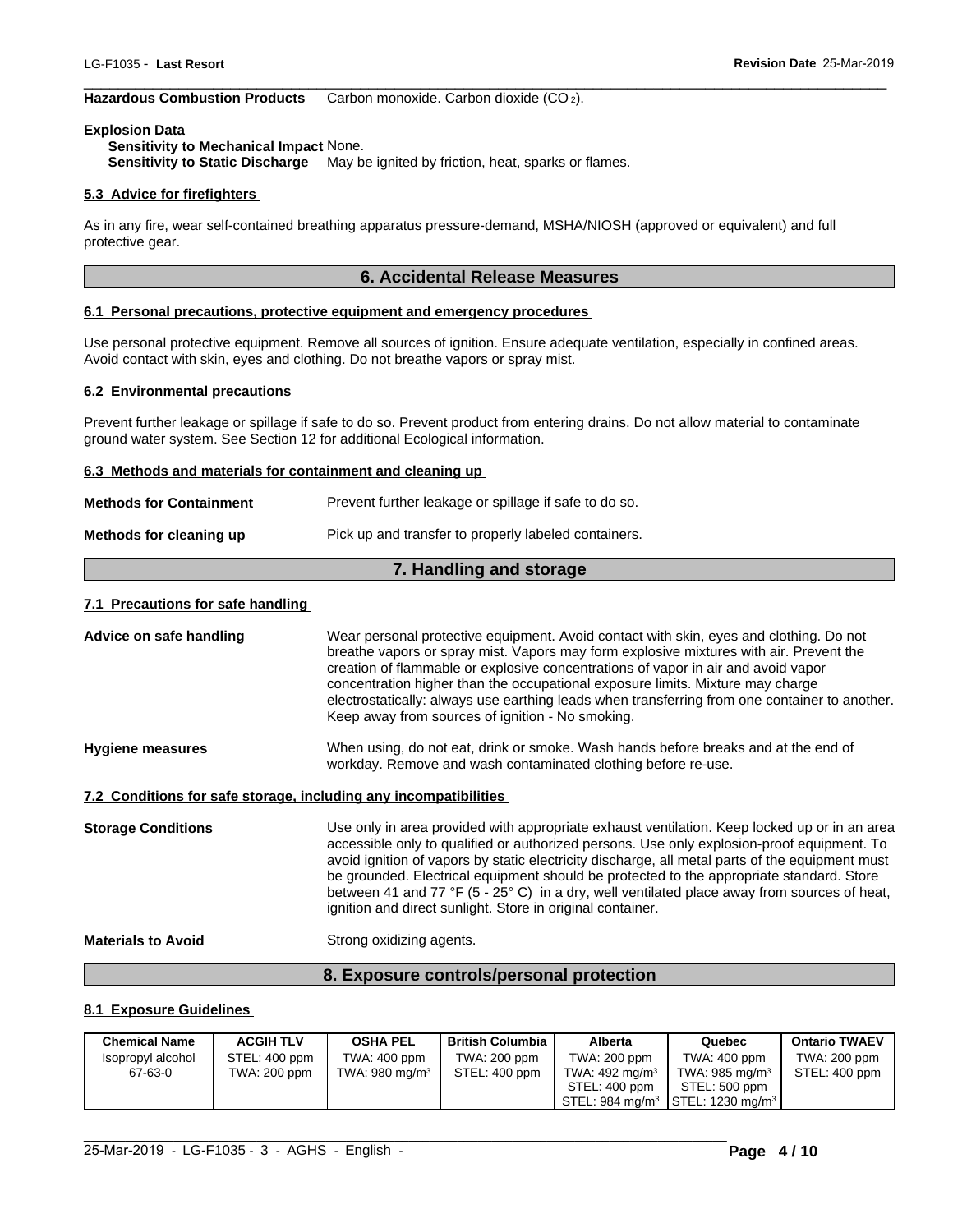| Diethyl Phthalate                                        | TWA: $5 \text{ mg/m}^3$ |                              | TWA: $5 \text{ mg/m}^3$ | TWA: $5 \text{ mg/m}^3$      | TWA: $5 \text{ mg/m}^3$       | TWA: $5 \text{ mg/m}^3$ |
|----------------------------------------------------------|-------------------------|------------------------------|-------------------------|------------------------------|-------------------------------|-------------------------|
| 84-66-2-LB                                               |                         |                              |                         |                              |                               |                         |
| Benzene, 1-1'-oxybis- STEL: 2 ppm vapor TWA: 1 ppm vapor |                         |                              | TWA: 1 ppm              | TWA: 1 ppm                   | TWA: 1 ppm                    | TWA: 1 ppm              |
| 101-84-8-LB                                              | TWA: 1 ppm vapor        | TWA: $7 \text{ mg/m}^3$      | STEL: 2 ppm             | TWA: $7 \text{ mg/m}^3$      | TWA: $7 \text{ mg/m}^3$       | STEL: 2 ppm             |
|                                                          |                         | vapor                        |                         | STEL: 2 ppm                  | STEL: 2 ppm                   |                         |
|                                                          |                         |                              |                         | STEL: $14 \text{ mg/m}^3$    | STEL: $14 \text{ mg/m}^3$     |                         |
| AMYL ACETATE                                             | STEL: 100 ppm           | TWA: 100 ppm                 | TWA: 50 ppm             | TWA: 50 ppm                  | TWA: 50 ppm                   | TWA: 50 ppm             |
| 628-63-7-LB                                              | TWA: 50 ppm             | TWA: $525$ mg/m <sup>3</sup> | STEL: 100 ppm           | TWA: $266$ mg/m <sup>3</sup> | TWA: 266 mg/m <sup>3</sup>    | STEL: 100 ppm           |
|                                                          |                         |                              |                         | STEL: 100 ppm                | STEL: 100 ppm                 |                         |
|                                                          |                         |                              |                         | STEL: 532 mg/m <sup>3</sup>  | STEL: 532 mg/m <sup>3</sup>   |                         |
| Acetaldehyde                                             | Ceiling: 25 ppm         | TWA: 200 ppm                 | Ceiling: 25 ppm         | Ceiling: 25 ppm              | Ceiling: 25 ppm               | CEV: 25 ppm             |
| 75-07-0-LB                                               |                         | TWA: 360 mg/m <sup>3</sup>   |                         | Ceiling: $45 \text{ mg/m}^3$ | Ceiling: 45 mg/m <sup>3</sup> |                         |

# **8.2 Appropriate engineering controls**

| nuuuuunvuu<br>75-07-0-LB                                                           | OUIIIIIY. LU PPIII                                                                        | $\overline{1}$ vv $\overline{1}$ . $\overline{2}$ vv $\overline{2}$<br>TWA: $360$ mg/m <sup>3</sup> | <b>OUTHING</b> CO PPILE | <b>OUTHING</b> COPPILE<br>Ceiling: $45 \text{ mg/m}^3$ | <b>OUTHING</b> CUPPIN<br>Ceiling: $45 \text{ mg/m}^3$ | ◡└▿ |  |
|------------------------------------------------------------------------------------|-------------------------------------------------------------------------------------------|-----------------------------------------------------------------------------------------------------|-------------------------|--------------------------------------------------------|-------------------------------------------------------|-----|--|
| 8.2 Appropriate engineering controls                                               |                                                                                           |                                                                                                     |                         |                                                        |                                                       |     |  |
|                                                                                    | Ensure adequate ventilation, especially in confined areas.<br><b>Engineering Measures</b> |                                                                                                     |                         |                                                        |                                                       |     |  |
| 8.3 Individual protection measures, such as personal protective equipment          |                                                                                           |                                                                                                     |                         |                                                        |                                                       |     |  |
| <b>Eye/Face Protection</b>                                                         |                                                                                           | Safety glasses with side-shields.                                                                   |                         |                                                        |                                                       |     |  |
| Skin and body protection                                                           |                                                                                           | Long sleeved clothing. Rubber or plastic apron.                                                     |                         |                                                        |                                                       |     |  |
| <b>Respiratory protection</b>                                                      |                                                                                           | In case of insufficient ventilation wear suitable respiratory equipment.                            |                         |                                                        |                                                       |     |  |
| <b>Hygiene measures</b>                                                            |                                                                                           | See section 7 for more information                                                                  |                         |                                                        |                                                       |     |  |
| 9. Physical and chemical properties                                                |                                                                                           |                                                                                                     |                         |                                                        |                                                       |     |  |
| 9.1 Information on basic physical and chemical properties<br><b>Physical state</b> |                                                                                           | Liquid<br>Clear liquid                                                                              |                         |                                                        |                                                       |     |  |
| Appearance                                                                         |                                                                                           |                                                                                                     |                         |                                                        |                                                       |     |  |

# **9.1 Information on basic physical and chemical properties**

| <b>Physical state</b>                               | Liquid                   |                          |
|-----------------------------------------------------|--------------------------|--------------------------|
| Appearance                                          | Clear liquid             |                          |
| Color                                               | light yellow             |                          |
| Odor                                                | Floral                   |                          |
| <b>Odor Threshold</b>                               | No information available |                          |
| <b>Property</b>                                     | <b>Values</b>            | Remarks • Methods        |
| рH                                                  | 6.0                      |                          |
| Melting/freezing point                              |                          | No information available |
| <b>Boiling point/boiling range</b>                  | 82 °C / 180 °F           |                          |
| <b>Flash Point</b>                                  | 21 °C / 70 °F            |                          |
| <b>Evaporation rate</b>                             | 45                       |                          |
| Flammability (solid, gas)                           |                          | No information available |
| <b>Flammability Limits in Air</b>                   |                          |                          |
| upper flammability limit                            |                          | No information available |
| lower flammability limit                            |                          | No information available |
| Vapor pressure                                      |                          | No information available |
| <b>Vapor density</b>                                |                          | No information available |
| <b>Specific Gravity</b>                             | 0.89                     |                          |
| <b>Water solubility</b>                             | completely soluble       |                          |
| Solubility in other solvents                        |                          | No information available |
| <b>Partition coefficient</b>                        |                          | No information available |
| <b>Autoignition temperature</b>                     |                          | No information available |
| <b>Decomposition temperature</b>                    |                          | No information available |
| <b>Viscosity, kinematic</b>                         |                          | No information available |
| Viscosity, dynamic                                  |                          | No information available |
| <b>Explosive properties</b>                         |                          | No information available |
| <b>Oxidizing Properties</b>                         |                          | No information available |
| 9.2 Other information                               |                          |                          |
| Volatile organic compounds (VOC) 614 g/L<br>content |                          |                          |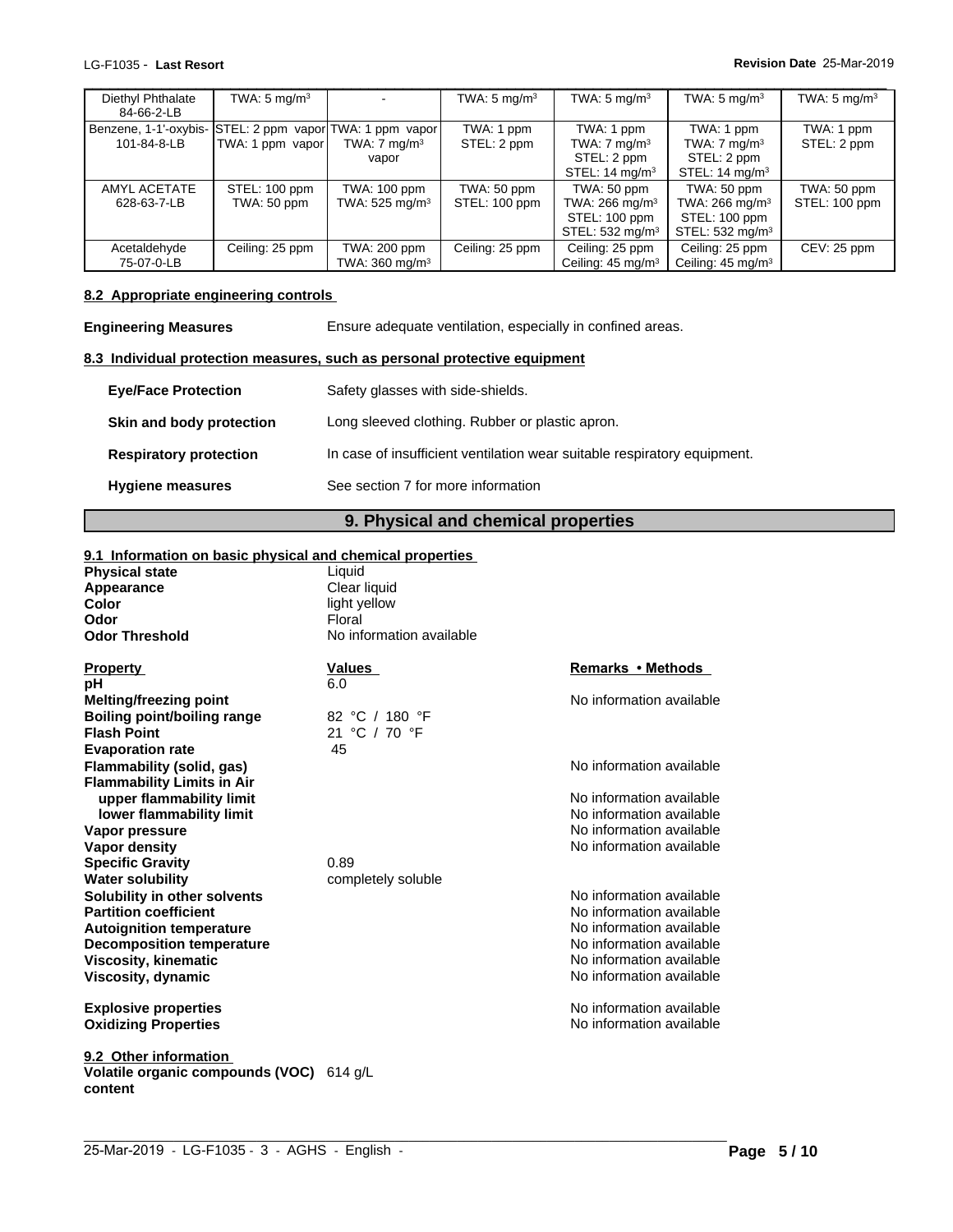# LG-F1035 - Last Resort<br> **10. Stability and Reactivity**<br>
10. Stability and Reactivity<br>
No data available

# **10.1 Reactivity**

No data available

## **10.2 Chemical stability**

Stable under recommended storage conditions Risk of ignition

# **10.3 Possibility of hazardous reactions**

None under normal processing.

## **10.4 Conditions to Avoid**

Direct sources of heat.

## **10.5 Incompatible Materials**

Strong oxidizing agents.

# **10.6 Hazardous Decomposition Products**

Carbon dioxide (CO2), carbon monoxide (CO), oxides of nitrogen (NOx), dense black smoke. **11. Toxicological information**<br> **11. Toxicological information** 

# **11.1 Acute toxicity**

# **Numerical measures of toxicity: Product Information**

## **The following values are calculated based on chapter 3.1 of the GHS document**

| Unknown Acute Toxicity | < 1% of the mixture consists of ingredient(s) of unknown toxicity |
|------------------------|-------------------------------------------------------------------|
| Oral LD50              | 2,714.00 mg/kg                                                    |
| <b>Dermal LD50</b>     | 3,869.00 mg/kg                                                    |

 $\_$  , and the set of the set of the set of the set of the set of the set of the set of the set of the set of the set of the set of the set of the set of the set of the set of the set of the set of the set of the set of th

## **Numerical measures of toxicity: Component Information**

|                                                                      | The following values are calculated based on chapter 3.1 of the GHS document |                                                                   |                                       |
|----------------------------------------------------------------------|------------------------------------------------------------------------------|-------------------------------------------------------------------|---------------------------------------|
| <b>Unknown Acute Toxicity</b>                                        |                                                                              | < 1% of the mixture consists of ingredient(s) of unknown toxicity |                                       |
| Oral LD50<br><b>Dermal LD50</b>                                      | 2,714.00 mg/kg<br>3,869.00 mg/kg                                             |                                                                   |                                       |
| Numerical measures of toxicity: Component Information                |                                                                              |                                                                   |                                       |
| <b>Chemical Name</b>                                                 | LD50 Oral                                                                    | <b>LD50 Dermal</b>                                                | <b>LC50 Inhalation</b>                |
| Isopropyl alcohol<br>67-63-0                                         | 5840 mg/kg (Rat)                                                             | $= 13,900$ mg/kg (Rabbit)                                         | $= 72600$ mg/m <sup>3</sup> (Rat) 4 h |
| Diethyl Phthalate<br>84-66-2-LB                                      | $\qquad \qquad \blacksquare$                                                 | $> 11200$ mg/kg (Rat)                                             |                                       |
| <b>BENZYL BENZOATE</b><br>120-51-4                                   | 500 mg/kg (Rat)                                                              | $= 4000$ mg/kg (Rabbit)                                           | $\blacksquare$                        |
| Benzene, 1-1'-oxybis-<br>101-84-8-LB                                 |                                                                              | $>$ 7940 mg/kg (Rabbit)                                           |                                       |
| Vanillin<br>121-33-5-LB                                              | 1580 mg/kg (Rat)                                                             | $> 5010$ mg/kg (Rabbit)                                           | $\overline{a}$                        |
| TERPENES AND TERPENOIDS.<br><b>SWEET ORANGE OIL</b><br>68647-72-3-LB | 4400 mg/kg (Rat)                                                             | $>5$ g/kg (Rabbit)                                                |                                       |
| Acetaldehyde<br>75-07-0-LB                                           | 660 mg/kg (Rat)                                                              |                                                                   | $= 13000$ ppm (Rat) 4 h               |

## **11.2 Information on toxicological effects**

# **Skin corrosion/irritation**

Product Information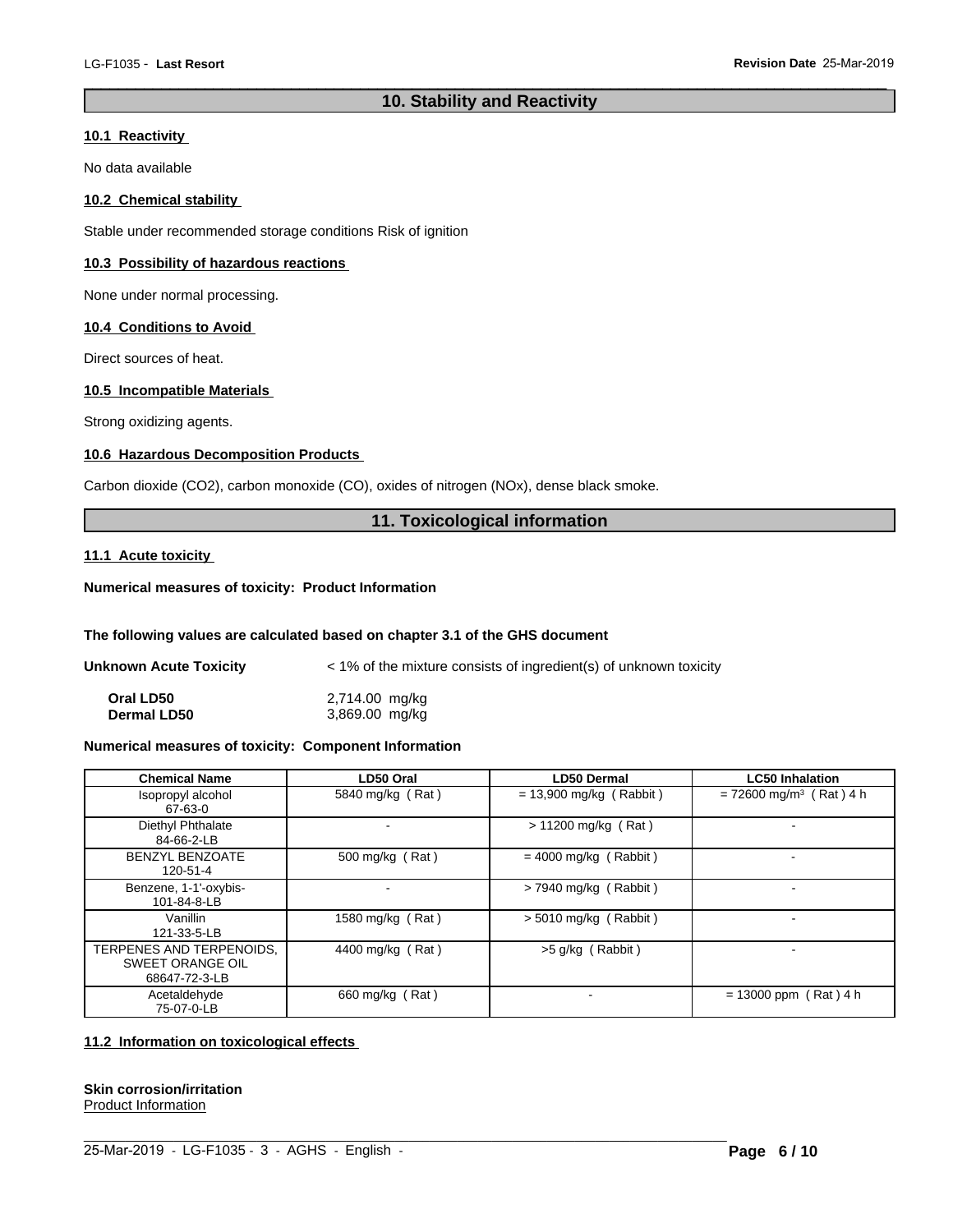• No information available

Component Information

• No information available

## **Serious eye damage/eye irritation**

Product Information • May cause eye irritation Component Information • No information available

## **Respiratory or skin sensitization**

Product Information • No information available Component Information • No information available

### **Germ cell mutagenicity**

Product Information • No information available Component Information • No information available

## **Carcinogenicity**

Product Information

• The table below indicates whether each agency has listed any ingredient as a carcinogen

Component Information

• Contains a known or suspected carcinogen

| <b>Chemical Name</b>         | <b>ACGIH</b> | <b>IARC</b>         | <b>NTP</b>             | <b>OSHA</b> |
|------------------------------|--------------|---------------------|------------------------|-------------|
| Isopropyl alcohol<br>67-63-0 |              | Group 3             |                        |             |
| Acetaldehyde<br>75-07-0-LB   | ΑZ           | Group :<br>Group 2B | Reasonably Anticipated |             |

 $\_$  ,  $\_$  ,  $\_$  ,  $\_$  ,  $\_$  ,  $\_$  ,  $\_$  ,  $\_$  ,  $\_$  ,  $\_$  ,  $\_$  ,  $\_$  ,  $\_$  ,  $\_$  ,  $\_$  ,  $\_$  ,  $\_$  ,  $\_$  ,  $\_$  ,  $\_$  ,  $\_$  ,  $\_$  ,  $\_$  ,  $\_$  ,  $\_$  ,  $\_$  ,  $\_$  ,  $\_$  ,  $\_$  ,  $\_$  ,  $\_$  ,  $\_$  ,  $\_$  ,  $\_$  ,  $\_$  ,  $\_$  ,  $\_$  ,

# **Reproductive toxicity**

Product Information • No information available Component Information • No information available

# **STOT - single exposure**

No information available

# **STOT - repeated exposure**

No information available

## **Other adverse effects**

Product Information

• No information available

Component Information • No information available

# **Aspiration hazard**

Product Information • No information available

Component Information

• No information available

# **12. Ecological information**

# **12.1 Toxicity**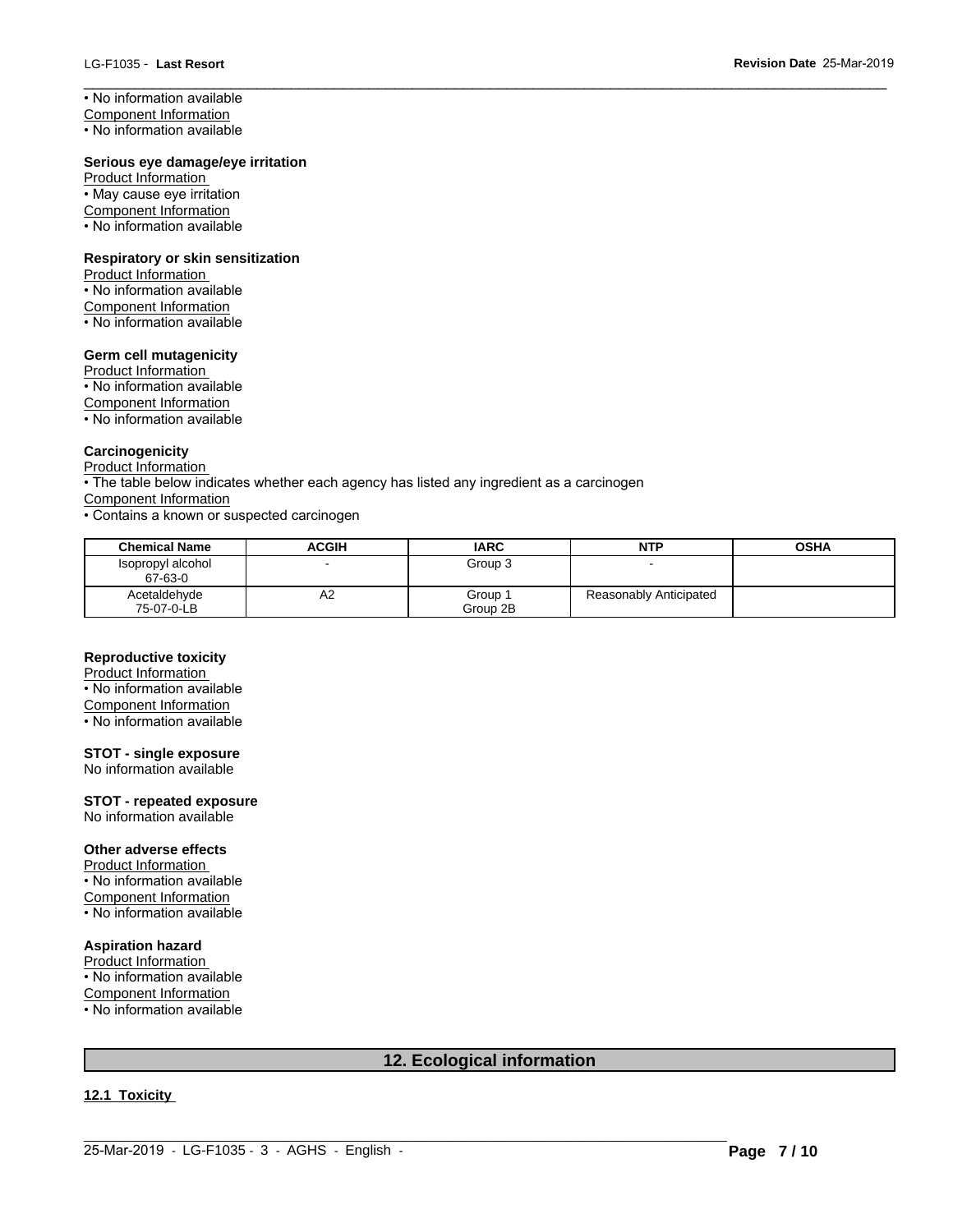# **Ecotoxicity No information available**

13.524 % of the mixture consists of components(s) of unknown hazards to the aquatic environment

## **Ecotoxicity effects**

| <b>Chemical Name</b>                 | <b>Toxicity to algae</b>                                                                                                                                                                                                                                                                                                                          | <b>Toxicity to fish</b>                                                                                                                                                                                                                                                             | Toxicity to daphnia and other<br>aquatic invertebrates                                    |
|--------------------------------------|---------------------------------------------------------------------------------------------------------------------------------------------------------------------------------------------------------------------------------------------------------------------------------------------------------------------------------------------------|-------------------------------------------------------------------------------------------------------------------------------------------------------------------------------------------------------------------------------------------------------------------------------------|-------------------------------------------------------------------------------------------|
| Isopropyl alcohol<br>67-63-0         | EC50: 96 h Desmodesmus<br>subspicatus 1000 mg/L EC50: 72 h<br>Desmodesmus subspicatus 1000<br>mg/L                                                                                                                                                                                                                                                | LC50: 96 h Pimephales promelas<br>9640 mg/L flow-through LC50: 96 h<br>Pimephales promelas 11130 mg/L<br>static LC50: 96 h Lepomis<br>macrochirus 1400000 µg/L                                                                                                                      | EC50: 48 h Daphnia magna 13299<br>mq/L                                                    |
| Pine Oil<br>8002-09-3-LB             |                                                                                                                                                                                                                                                                                                                                                   |                                                                                                                                                                                                                                                                                     | EC50: 48 h Daphnia magna 17 - 28<br>mg/L Flow through                                     |
| Diethyl Phthalate<br>84-66-2-LB      | EC50: 72 h Desmodesmus<br>subspicatus 23 mg/L EC50: 72 h<br>Desmodesmus subspicatus 23 mg/L<br>static EC50: 96 h Desmodesmus<br>subspicatus 21 mg/L EC50: 96 h<br>Desmodesmus subspicatus 21 mg/L<br>static EC50: 72 h<br>Pseudokirchneriella subcapitata 42<br>255 mg/L EC50: 96 h<br>Pseudokirchneriella subcapitata<br>2.11 - 4.29 mg/L static | LC50: 96 h Pimephales promelas<br>17 mg/L flow-through LC50: 96 h<br>Pimephales promelas 16.8 mg/L<br>static LC50: 96 h Lepomis<br>macrochirus 22 mg/L flow-through<br>LC50: 96 h Lepomis macrochirus<br>16.7 mg/L static LC50: 96 h<br>Oncorhynchus mykiss 12 mg/L<br>flow-through | EC50: 48 h Daphnia magna 36 - 74<br>mg/L EC50: 48 h Daphnia magna<br>86 mg/L Static       |
| Benzene, 1-1'-oxybis-<br>101-84-8-LB |                                                                                                                                                                                                                                                                                                                                                   | LC50: 96 h Pimephales promelas 4<br>mg/L flow-through LC50: 96 h<br>Pimephales promelas 4 - 7.9 mg/L<br>static                                                                                                                                                                      | LC50: 48 h Daphnia magna 0.11 -<br>1.1 mg/L                                               |
| <b>AMYL ACETATE</b><br>628-63-7-LB   | ÷.                                                                                                                                                                                                                                                                                                                                                | LC50: 96 h Lepomis macrochirus<br>650 mg/L static                                                                                                                                                                                                                                   | $\sim$                                                                                    |
| Vanillin<br>121-33-5-LB              |                                                                                                                                                                                                                                                                                                                                                   | LC50: 96 h Pimephales promelas<br>53 - 61.3 mg/L flow-through LC50:<br>96 h Pimephales promelas 88 mg/L<br>static LC50: 96 h Pimephales<br>promelas 57 mg/L semi-static                                                                                                             |                                                                                           |
| Acetaldehyde<br>75-07-0-LB           | ÷.                                                                                                                                                                                                                                                                                                                                                | LC50: 96 h Pimephales promelas<br>28.0 - 34.0 mg/L flow-through LC50:<br>96 h Lepomis macrochirus 53 mg/L<br>static LC50: 96 h Oncorhynchus<br>mykiss 1.8 - 2.4 mg/L static LC50:<br>96 h Pimephales promelas 39.8 -<br>46.8 mg/L static                                            | EC50: 48 h Daphnia magna 3.64 -<br>6.15 mg/L Static EC50: 48 h<br>Daphnia magna 48.3 mg/L |

 $\_$  ,  $\_$  ,  $\_$  ,  $\_$  ,  $\_$  ,  $\_$  ,  $\_$  ,  $\_$  ,  $\_$  ,  $\_$  ,  $\_$  ,  $\_$  ,  $\_$  ,  $\_$  ,  $\_$  ,  $\_$  ,  $\_$  ,  $\_$  ,  $\_$  ,  $\_$  ,  $\_$  ,  $\_$  ,  $\_$  ,  $\_$  ,  $\_$  ,  $\_$  ,  $\_$  ,  $\_$  ,  $\_$  ,  $\_$  ,  $\_$  ,  $\_$  ,  $\_$  ,  $\_$  ,  $\_$  ,  $\_$  ,  $\_$  ,

# **12.2 Persistence and degradability**

No information available.

# **12.3 Bioaccumulative potential**

Discharge into the environment must be avoided

| <b>Chemical Name</b>                 | log Pow |
|--------------------------------------|---------|
| Isopropyl alcohol<br>67-63-0         | 0.05    |
| Diethyl Phthalate<br>84-66-2-LB      | 2.35    |
| Benzene, 1-1'-oxybis-<br>101-84-8-LB | 4.24    |
| Vanillin<br>121-33-5-LB              | 1.23    |
| Acetaldehyde<br>75-07-0-LB           | 0.5     |

 $\_$  , and the set of the set of the set of the set of the set of the set of the set of the set of the set of the set of the set of the set of the set of the set of the set of the set of the set of the set of the set of th

# **12.4 Mobility in soil**

No information available.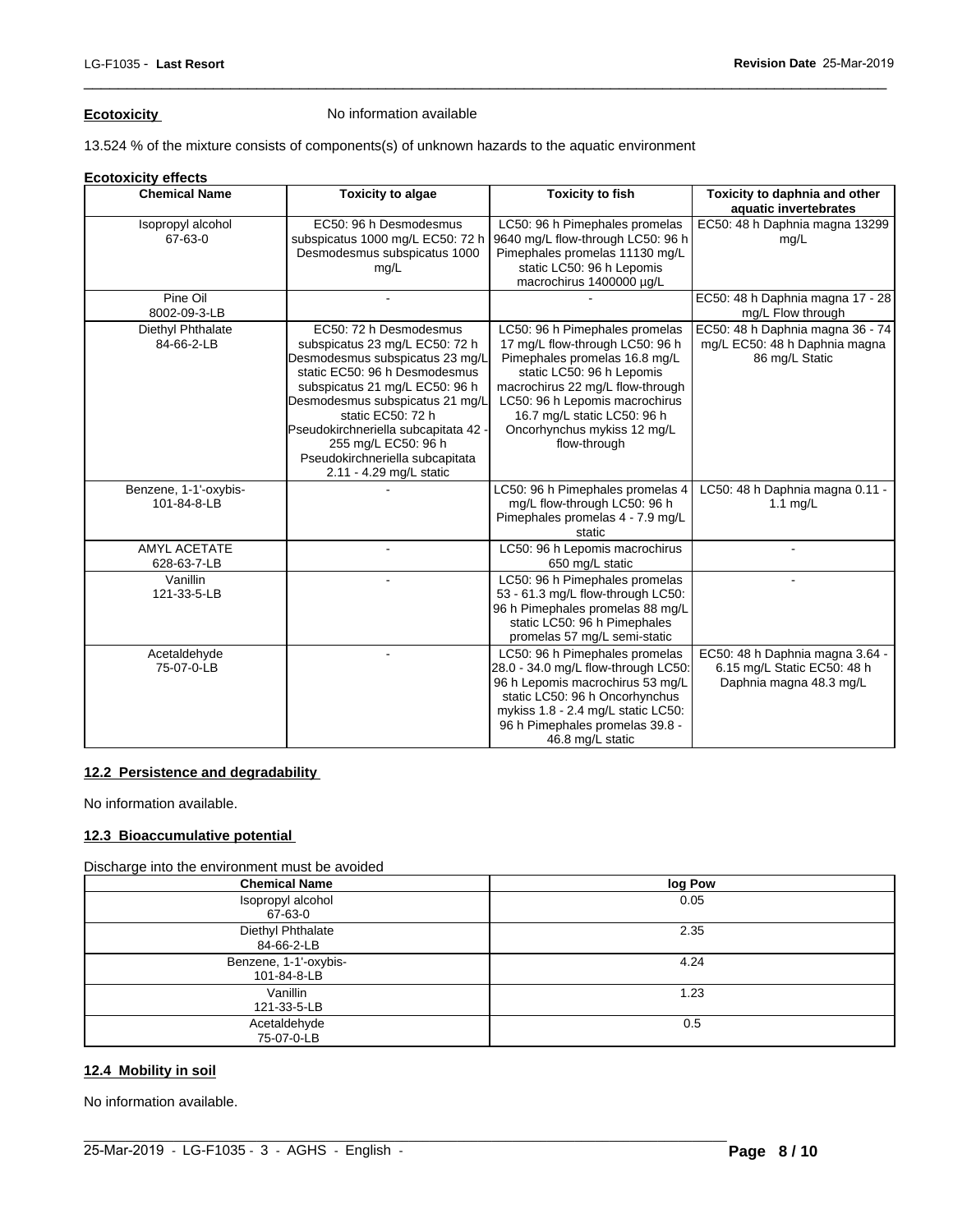## **12.5 Other adverse effects**

No information available

 $\_$  ,  $\_$  ,  $\_$  ,  $\_$  ,  $\_$  ,  $\_$  ,  $\_$  ,  $\_$  ,  $\_$  ,  $\_$  ,  $\_$  ,  $\_$  ,  $\_$  ,  $\_$  ,  $\_$  ,  $\_$  ,  $\_$  ,  $\_$  ,  $\_$  ,  $\_$  ,  $\_$  ,  $\_$  ,  $\_$  ,  $\_$  ,  $\_$  ,  $\_$  ,  $\_$  ,  $\_$  ,  $\_$  ,  $\_$  ,  $\_$  ,  $\_$  ,  $\_$  ,  $\_$  ,  $\_$  ,  $\_$  ,  $\_$  ,

### **13.1 Waste treatment methods**

**13. Disposal Considerations**<br> **13. Disposal Considerations**<br>
Maste according to Federal regulations (40 CFR 261). This material This material, as supplied, is not a hazardous waste according to Federal regulations (40 CFR 261). This material could become a hazardous waste if it is mixed with or otherwise comes in contact with a hazardous waste, if chemical additions are made to this material, or if the material is processed or otherwise altered. Consult 40 CFR 261 to determine whether the altered material is a hazardous waste. Consult the appropriate state, regional, or local regulations for additional requirements. **14. Transport Information**<br>**14. Transport Information Started Information**<br>
14. Transport Information Started Information are<br>
14. Transport Information<br>
14. Transport Information<br>
14. Transport Information

| <b>DOT</b><br><b>UN/ID No</b><br>Proper shipping name<br><b>Hazard class</b><br><b>Packing Group</b>                       | Limited Quantity in quarts only<br>1993<br>Flammable Liquid, N.O.S. (Isopropanol)<br>3<br>Ш       |
|----------------------------------------------------------------------------------------------------------------------------|---------------------------------------------------------------------------------------------------|
| <b>MEX</b>                                                                                                                 | no data available                                                                                 |
| <b>IMDG</b><br>Proper shipping name<br><b>Hazard class</b><br><b>UN</b><br><b>Packing Group</b><br><b>Marine pollutant</b> | Limited Quantity in quarts only<br>FLAMMABLE LIQUID, N.O.S. (ISOPROPANOL)<br>3<br>1993<br>Ш<br>No |
| <b>IATA</b>                                                                                                                | Air transport is not recommended.                                                                 |
|                                                                                                                            |                                                                                                   |
| 15.1 International Inventories                                                                                             | 15. Regulatory information                                                                        |
|                                                                                                                            |                                                                                                   |
| <b>TSCA</b>                                                                                                                | Complies                                                                                          |
| DSL                                                                                                                        | Complies                                                                                          |

| <b>TSCA</b>          | Complies |  |
|----------------------|----------|--|
| <b>DSL</b>           | Complies |  |
| <b>EINECS/ELINCS</b> | Complies |  |
| <b>ENCS</b>          | Complies |  |
| <b>IECSC</b>         | Complies |  |
| <b>KECL</b>          | -        |  |
| <b>PICCS</b>         | Complies |  |
| <b>AICS</b>          | Complies |  |
| <b>NZIOC</b>         | -        |  |

**TSCA** - United States Toxic Substances Control Act Section 8(b) Inventory

**DSL** - Canadian Domestic Substances List

**EINECS/ELINCS** - European Inventory of Existing Chemical Substances/European List of Notified Chemical Substances

**PICCS** - Philippines Inventory of Chemicals and Chemical Substances

**ENCS** - Japan Existing and New Chemical Substances

**IECSC** - China Inventory of Existing Chemical Substances

**KECL** - Korean Existing and Evaluated Chemical Substances

**PICCS** - Philippines Inventory of Chemicals and Chemical Substances

**AICS** - Australian Inventory of Chemical Substances

**NZIoC** - New Zealand Inventory of Chemicals

## **15.2 U.S. Federal Regulations**

# **SARA 313**

Section 313 of Title III of the Superfund Amendments and Reauthorization Act of 1986 (SARA). This product contains a chemical